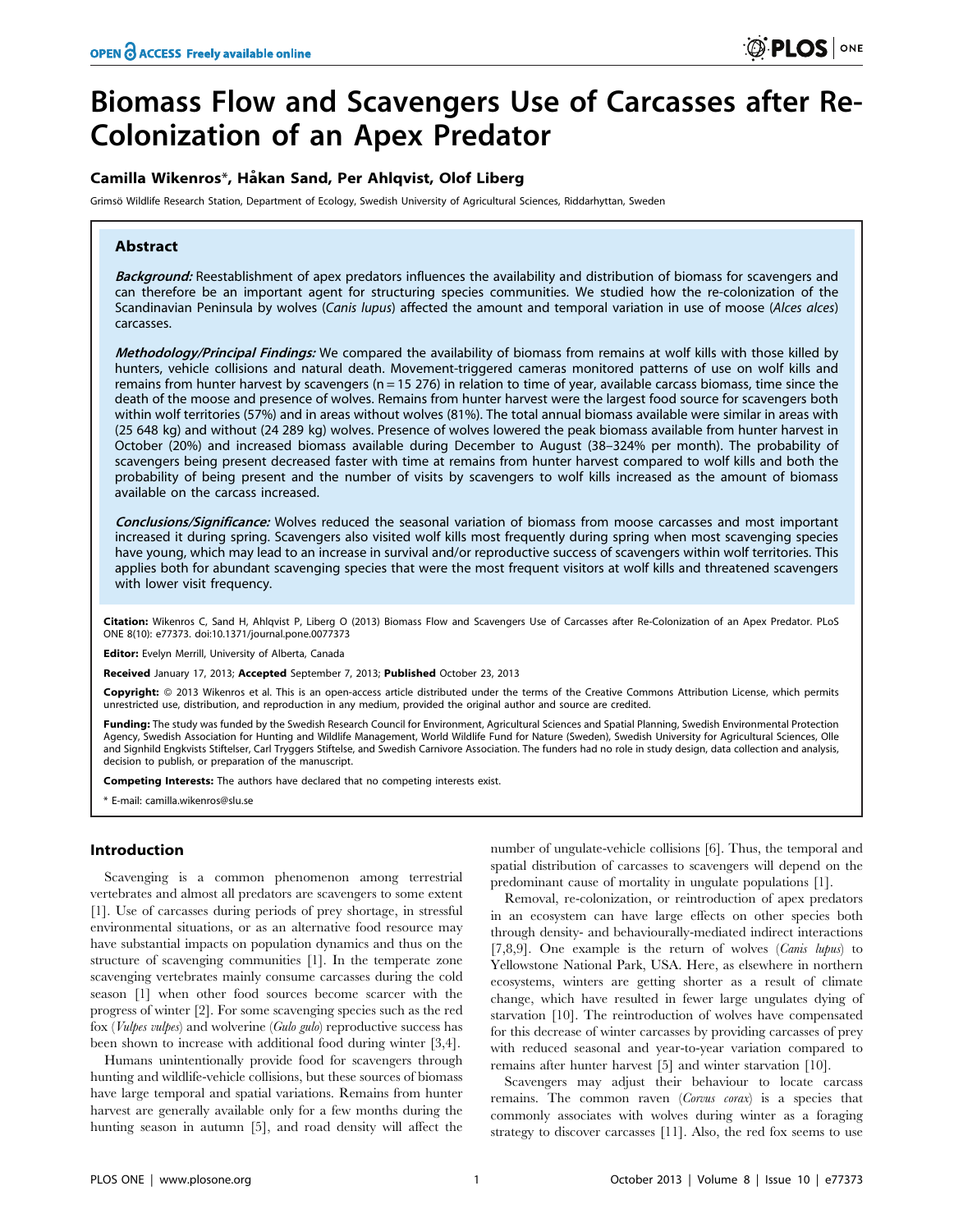wolves as guides to find kill remains by following their tracks in the snow [12]. However, predator kills are often consumed to a large extent by the predator itself [13], forcing scavengers to rely more on animals that have died from other causes than predation [1]. Scavenging kills by large predators is also a risky behaviour due to intra-guild predation [14]. Wolves often return to old kills [15] where they might surprise scavengers and kill them. For example, coyotes (Canis latrans) are known to scavenge on wolf-killed prey and the population in Yellowstone was reduced after the reintroduction of wolves [16,17].

After a long period of absence, wolves have returned to the Scandinavian Peninsula through natural re-colonization [18]. In this ecosystem, moose is the main prey for wolves all year round [19,20] and therefore they are a potential source of carcasses for scavengers. In addition, humans are a large provider of moose carcass remains to scavengers mainly through hunter harvest but also through vehicle collisions. We investigated how the recolonization by wolves affected the availability of biomass from moose carcasses to scavengers and discuss the potential consequences for the scavenging guild. Specifically, we estimated the temporal variation in carcass biomass from wolf predation on moose over the year compared with biomass of moose from other causes of mortality: hunter harvest, vehicle collisions and natural death. We also compared the total amount of estimated available biomass from moose in areas with and without wolf predation. We then examined which scavenging species were found at carcasses after wolf-killed moose and at remains from hunter harvest and at what frequency in relation to time of year, available carcass biomass, time since the death of the moose, and presence of wolves. We hypothesized there would be an increase and a shift in the timing of available biomass for scavengers in areas when wolves were present [21].

#### Study Site and Species

The study was conducted in the south-central part of the Scandinavian Peninsula (south-central Sweden and the adjacent eastern part of Norway,  $59^{\circ}$ –61 $\mathrm{N}$ ,  $12^{\circ}$ –17 $\mathrm{E}$ , hereafter referred to as Scandinavia) in area consisting mainly of boreal forest. Most of the forests were managed by clear-cutting regeneration resulting in a mosaic of conifer stands in different age classes. The climate is characterized by continental climate with average temperatures of  $-5^{\circ}$ C in January and 15<sup>°</sup>C in July [22]. The ground is usually snow covered between late November and early April with a mean snow depth of 20 cm in mid-January [23].

Wolves were extirpated from the study area and most of Scandinavia at the end of the 19th century and were functionally extinct by the 1960s [24]. They returned to the study area in the early 1980s through natural re-colonization and the first reproduction occurred in 1983 [18]. During the 1990s the wolf population increased both in numbers (29% average annual increase) and range [18]. By the winter of 2009/2010, the total population was estimated to be 252–291 wolves (28 packs and 21– 24 pairs [25]) with the majority located in Sweden.

The Scandinavian moose population has been one of the most productive and most extensively harvested in the world since the 1960s [26]. About 100 000 individuals (25–30% of the pre-harvest moose population) were harvested annually in the beginning of the 21st century [26]. Winter densities of moose ranged between 0.6 and 2.5 moose/km<sup>2</sup> [27,28].

Large and medium-sized mammalian predators and potential scavengers in the area include the brown bear (Ursus arctos), Eurasian lynx (Lynx lynx), red fox, European badger (Meles meles), and European pine marten (Martes martes). According to a carcass utilization study in Poland [29], the most common avian scavengers were the Eurasian jay (Garrulus glandarius), raven, common buzzard (Buteo buteo), and white-tailed eagle (Haliaeetus albicilla). These species also occurred in our study area, although the white-tailed eagles is rare and is listed as near threatened [30].

## Methods

#### Ethics Statement

All procedures including capture, handling and collaring of wolves [31] fulfilled ethical requirements and have been approved by the Swedish Animal Welfare Agency (Permit Number: C 281/ 6) and the Norwegian Experimental Animal Ethics Committee. The Swedish Animal Welfare Agency approved camera monitoring of scavenging species (Permit Number: C 51/9). Permission for camera monitoring of moose carcasses on both state-owned and privately owned land was obtained from the County Administrative Boards in Sweden (Dalarna (Permit Number: 211-14304- 2006), Gäyleborg (Permit Number: 211-1371-09), Värmland (Permit Number: 211-15846-06), Västmanland (Permit Number: 211-11827-06), and Örebro (Permit Number: 211-03990-2006)).

#### Available Biomass for Scavengers

We estimated the amount of available biomass for scavenging species from moose carcasses killed by wolves, hunters harvest, vehicles, or from natural death. Available biomass (kg/month) was calculated for an average annual wolf territory of 900  $km^2$  (95%) MCP [32]) in areas with and without wolves. The calculations were based on data from four counties in Sweden (Dalarna, Värmland, Västmanland, and Örebro) except for wolf-killed moose where data from the counties of Gävleborg in Sweden and Hedmark in Norway also were used. We also used published data for some parameters (see Table 1. for details of parameters used in the calculations and data sources).

Wolf-killed moose. The average number of moose killed by wolves per territory  $(k)$  in different age classes  $(j)$  during the summer period (1 June to 30 September) was calculated based on an increasing day interval between moose kills  $= (0.0068 \times \text{day})$ from 1 June  $+1.009$ <sup>2</sup> [20]. For winter (from 1 October to 31 May) we applied an average day interval between moose kill $s = 4.065$  per territory [28]. Kill rates by wolves on moose were independent of pack size all year round [20,28]. The mean annual number of moose killed by wolves was estimated based on the averaged values measured during different moose densities (median 1.4, IQR 1.0–1.5 moose/km<sup>2</sup> [28]). The proportion  $(n)$ of calves  $(0-12 \text{ months old})$  and adults  $(>12 \text{ months old})$  in wolf kills was 90% and 10% respectively during summer [20], and 70% and 30% respectively during winter [19]. Body weight  $(w)$  of calves was calculated assuming linear growth [20] during summer starting with 13 kg as the live weight on 1 June and ending with 150 kg on 30 September. Throughout the winter we used a body weight of 150 kg for calves. For adults we used 300 kg all year round (as an estimate of the average weight of yearlings and adult males and females for this population [33], Sand et al. unpublished data).

Consumption by wolves and scavengers on wolf-killed moose were obtained from GPS-collared wolves in 17 territories (2001– 2010) following methods described in [19] and [20]. In the calculation of estimated available biomass we used only wolf-killed and probably wolf-killed moose that were detected a maximum of four days after assumed time of death (the time of the first wolf GPS-location within 200 meters from the moose carcass [20]). The edible proportion of moose carcasses  $(e)$  was set to 65% of the total body weight [34]. The proportion of edible biomass consumed at the time of prey detection (when collared wolves were  $\geq 2$  km from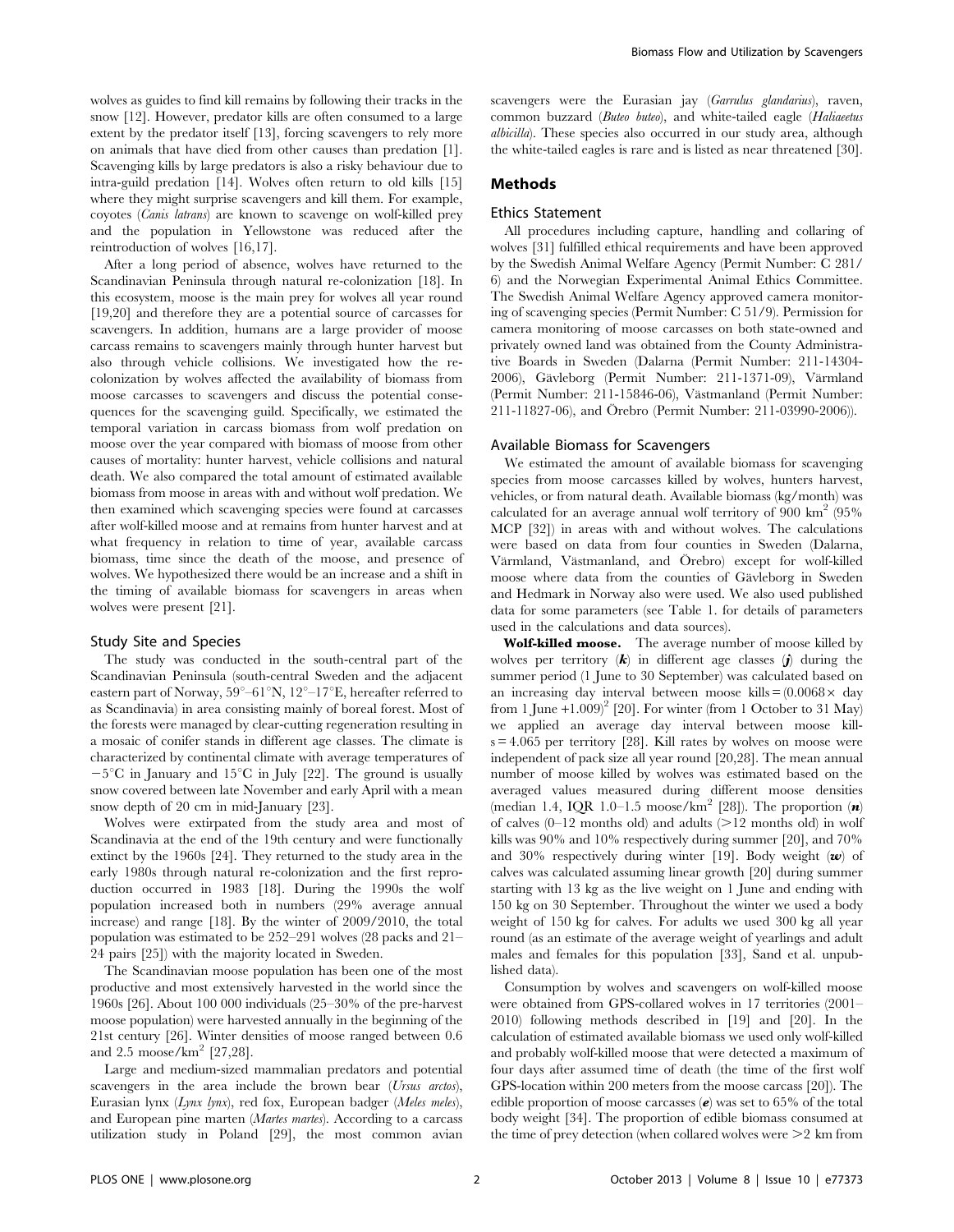Table 1. Variable inputs used to estimate available biomass (kg/month) from moose killed by wolves, hunter harvest, vehicle collisions, and natural death within an area the size of an average annual wolf territory (900 km<sup>2</sup>) in Scandinavia with and without presence of wolves.

| Letter         | Parameter                                                                                | Source           |
|----------------|------------------------------------------------------------------------------------------|------------------|
| k              | wolf-killed moose (number/month)                                                         | [20, 28]         |
|                | age class of moose (calf or adult)                                                       | [19, 20]         |
| $n_j$          | proportion of moose in category <i>j</i> in wolf kills                                   | [19, 20]         |
| $W_j$          | live weight of moose in category <i>j</i> (kg)                                           | [20, 33]         |
| е              | proportion of edible biomass                                                             | $[34]$           |
| d              | wolf consumption (kg/wolf/day)                                                           | $[35]$           |
| o              | harvested moose (number/month)                                                           | this study       |
| s <sub>j</sub> | proportion of harvested moose within wolf territories in category j                      | this study       |
|                | proportion of live weight constituted of internal organs                                 | unpublished data |
|                | moose killed in vehicle collisions on roads (number/month)                               | this study       |
| у              | proportion of vehicle-killed moose where the entire carcass was available for scavengers | this study       |
| $m_i$          | proportion of moose in category <i>j</i> during winter                                   | [28]             |
| р              | moose killed in collision on railways/km railway (number/month)                          | $[38]$           |
| n              | averaged distance of railway (km)                                                        | this study       |
|                | moose dying of natural causes in category <i>j</i> (number/month)                        | [39, 40]         |
|                | weight loss of moose during hard winters (kg)                                            | $[42]$           |
| $z_j$          | wolf-killed moose in category $j$ that is compensatory mortality (number/month)          | [43]             |
|                | proportion of harvested moose in areas without wolves in category j                      | this study       |

doi:10.1371/journal.pone.0077373.t001

the kill site) was visually estimated to the nearest 5%. We calculated the average proportion of biomass consumed during summer and winter for each age class of moose. To account for the consumption of the carcass by scavengers prior to time of carcass detection by field personnel we calculated wolf consumption  $(d)$ using the minimum daily food requirements of wolves (3.25 kg/ wolf/day [35], wolf pack size (counted during winter), and days since prey detection (as a proxy for wolf handling time)). We did not account for consumption by wolves that revisited wolf-killed prey remains because the camera monitoring conducted in this study showed that revisits by wolves were short and rare (see Results). Nor did we account for losses to invertebrates. Consequently, the estimated biomass from wolf-killed moose  $(\boldsymbol{b}_{\boldsymbol{z}\boldsymbol{\omega}})$  was:

$$
b_w = ke \sum^j n_j (w_j - d_j)
$$

Hunter harvest of moose. We used data on the average number of harvested moose  $\omega$  in 61 management units inside 11 wolf territories during five consecutive years (in the period 2000– 2008) obtained from the County Administrative Boards to estimate scavenger consumption of hunter-killed prey. The number of harvested moose was  $0.4/\text{km}^2 \pm 0.02$  (mean $\pm 95\%$ CI,  $n = 305$ ), where calves and adults constituted 40% and 60% respectively  $(s,$  Table 2). Biomass from internal organs  $(f, \text{ (lungs,}$ spleen, stomachs, intestines and sexual organs, and often also heart, liver and kidneys)) left behind by hunters was set at 17% of live weight based on the gut weights (rumen excluded) from calves  $(n = 91)$  and adults  $(n = 69,$  Sand et al. unpublished data) and assuming that the rumen constituted half of the weight. Dates of moose harvested  $(n = 41 \ 063)$  were obtained from the Swedish Association for Hunting and Wildlife Management during four consecutive years (2007–2010). Moose were harvested in September (7%), October (75%), November (12%), December (4%), and January (2%). The amount of biomass available from hunterharvest remains  $(b<sub>h</sub>)$  then was:

$$
b_h = of \sum^j s_j w_j
$$

Table 2. Number of moose killed annually from different causes within an area the size of an average annual wolf territory (900  $km^2$ ) with and without presence of wolves in Scandinavia.

| <b>Cause of death</b> | <b>Wolf present</b> |                | <b>Wolf absent</b> |                |  |
|-----------------------|---------------------|----------------|--------------------|----------------|--|
|                       | Calf                | <b>Adult</b>   | Calf               | Adult          |  |
| Wolf-killed           | 102                 | 24             |                    |                |  |
| additive              | 98                  | 23             |                    |                |  |
| compensatory          | $\overline{4}$      | 1              |                    |                |  |
| Hunter harvest        | 144                 | 216            | 192                | 289            |  |
| Vehicle collisions    | 5                   | 11             | 5                  | 11             |  |
| roads                 | $\overline{4}$      | 9              | $\overline{4}$     | 9              |  |
| railways              | 1                   | $\overline{2}$ | 1                  | $\overline{2}$ |  |
| Natural causes        | 10                  | 10             | 14                 | 11             |  |

doi:10.1371/journal.pone.0077373.t002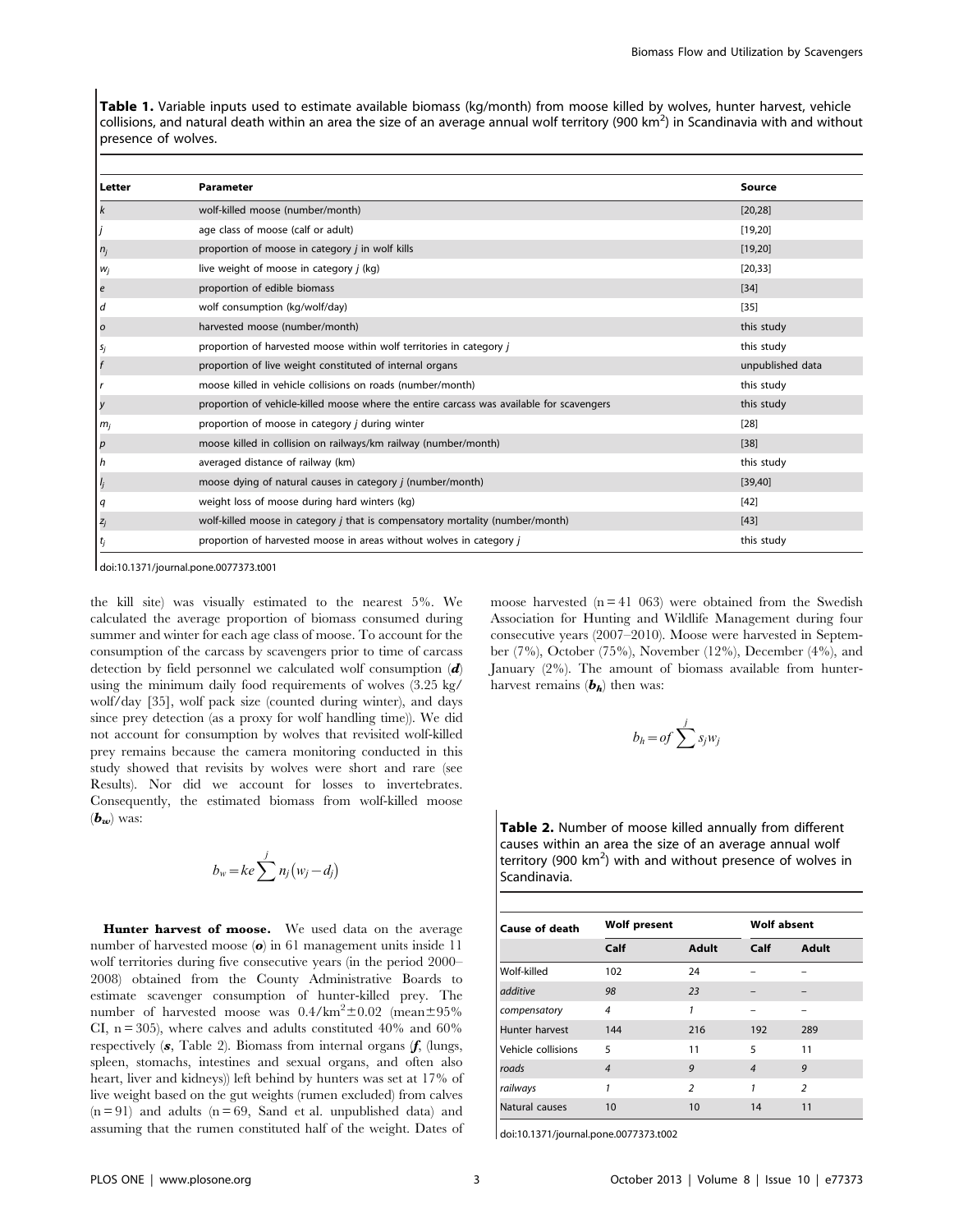Moose killed in vehicle collisions. We used data from the National Wildlife Accident Council [36] on the number of policereported moose-vehicle collisions on roads and railways per month during six years (2003–2008,  $n = 5,609$ ) to estimate the average annual number of moose in collisions on roads within a wolf territory. Approximately 80% of the moose hit by vehicles died ( $r$ [37]) either immediately or assumed to have been shot later by search patrols. We used data of moose hit by vehicles and checked by search patrols (available between January 2010 and May 2011,  $n = 1$  169) from the Swedish Association for Hunting and Wildlife Management to estimate the proportion of vehicle-killed moose that were retrieved for human consumption and where only internal organs were left for scavengers  $(\sim 60\%)$ . For the remainder (40%) we assumed that the entire carcass was left for scavengers  $(v)$ . We also assumed that 15% of the moose involved in vehicle collisions survived, while the remaining 5% died but were never found (Seiler A, PhD, researcher in traffic mortality in wildlife, personal communication) and thus were available to scavengers. However, only  $\sim$ 70% of all moose-vehicle collisions are estimated to be reported to the police (Seiler A, personal communication). Therefore, we adjusted for this bias from nonreported collisions but assumed that only 10% of the moose died because these accidents are unlikely to be as serious as those reported to the police (Seiler A, personal communication). The entire biomass from these carcasses were assumed available for scavengers. We also assumed the same age-class distribution of moose killed by vehicle collisions as found in the winter population  $(m, \text{calves } 0.3, \text{ adults } 0.7 [28]).$ 

Approximately eight moose were killed annually per 100 km railway (p, 15% each in January and February, 9% in March and in each month from September to December, and 5% in each month from April to August [38]). The average railroad density  $(h)$ 

in the study area was  $0.045 \text{ km/km}^2$ . The majority of collisions on railways are directly lethal for the moose, and practically no moose hit by trains are retrieved for human consumption (Seiler A, personal communication). Therefore, we assumed that the entire biomass from train-killed moose was available for scavengers. The following formula was used to estimate biomass from vehicle collisions on roads and railways  $(b<sub>c</sub>)$ :

$$
b_c = (ey + f(1 - y)) \left( r \sum^j m_j w_j \right) + phe \sum^j m_j w_j
$$

Moose dying of natural causes. The number of adult moose dying of natural causes  $(l, h)$  here defined as mortality not caused by human harvest, vehicle collisions, or predation) is approximately of the same magnitude as mortality from collisions with vehicles in areas without large predators (fraction of deaths of adults: vehicle 0.06, natural 0.08 [39]; vehicle 0.09, natural 0.10 [40]). Therefore, we assumed that 11 adult moose died of natural causes annually within a wolf territory, which is the corresponding number found for vehicle collisions (Table 2). Annual mortality from vehicle collisions and natural deaths combined was 0.05 for adult moose (1–13 years old) in our study area before wolf establishment [41]. This corresponded to 440 adult moose in an average wolf territory  $(22/0.05 = 440)$ . The assumed proportion of 0.7 adults in the population gave the number of 189 calves in an average wolf territory  $(440/0.7-440=189)$ . For calves, the annual mortality from vehicle collisions and natural causes combined was 0.10 [41], which gave the total number of calves dying from these two mortality causes  $(\sim 19)$ . Subtracting the number of calves that died in vehicle collisions (5 according to the calculation above,



Figure 1. Estimated amount of biomass available for scavenging species from moose carcasses. Estimations of available biomass from wolf kills, hunter harvest, vehicle collisions, and natural death are conducted for an area corresponding to an average wolf territory (900 km<sup>2</sup>) in Scandinavia. doi:10.1371/journal.pone.0077373.g001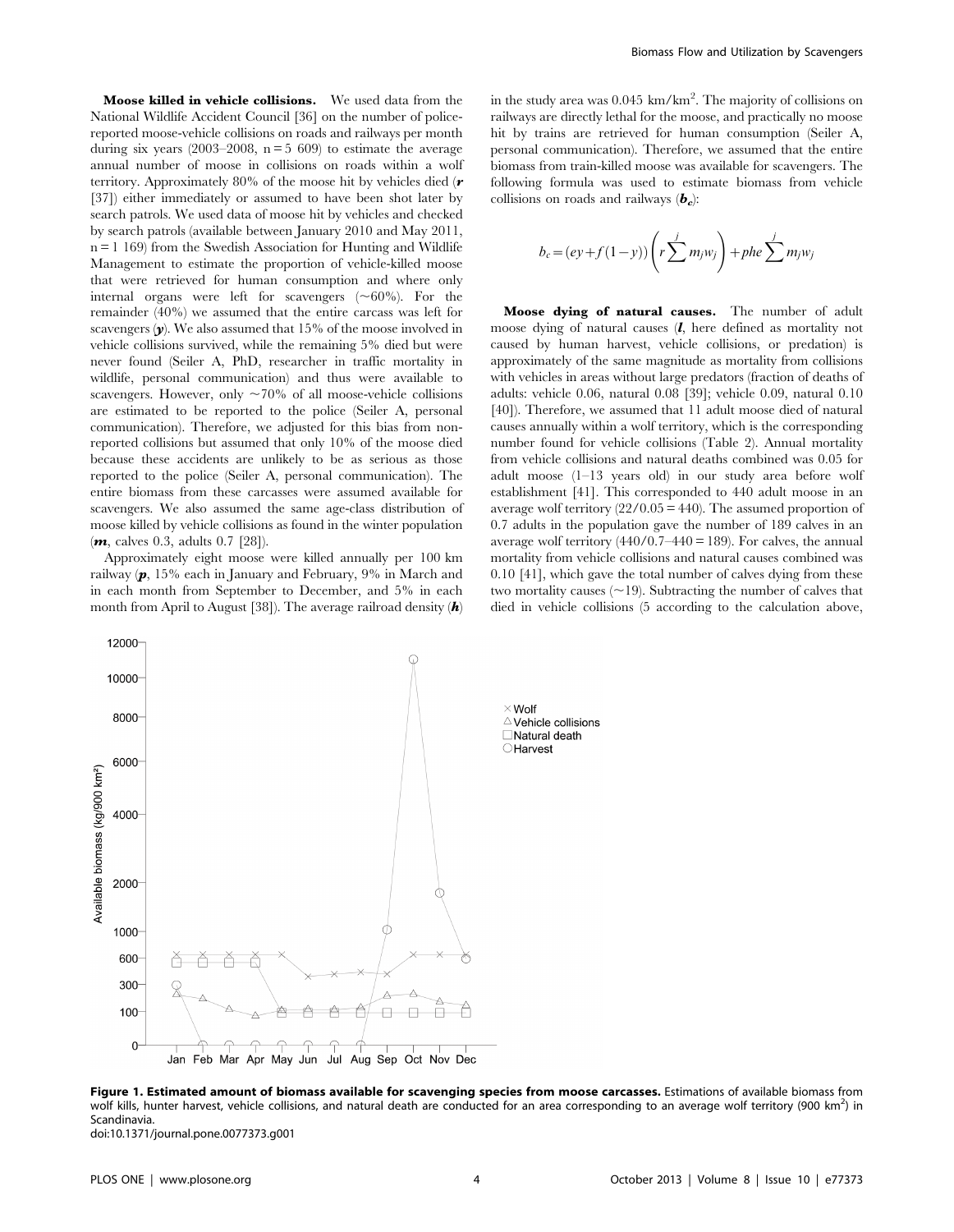Table 2) gave the number of calves dying of natural causes (14). We assumed a similar weight loss for all moose dying of natural causes all year round as found for calves during hard winters (q, 13% [42]). All natural mortality of calves occurred during winter [41], and we assumed a uniform distribution from January to April. For adults we assumed that 60% of the mortality occurred from January to April and 5% each month from May to December. Finally, we assumed 19% of wolf-killed moose calves  $(\sim 4)$  and 7% of adults  $(\sim 1)$  were compensatory (z) to natural mortality from January to April [43] and the corresponding biomass was reduced from the total amount of biomass from moose dying of natural causes. No data were available on compensatory mortality due to wolf predation during the rest of the year and we assumed it to be negligible. The estimated biomass from natural mortality  $(b_n)$  was:

$$
b_n = e(1-q)\left(\sum_{j}^{j} l_j w_j - \sum_{j}^{j} z_j w_j\right)
$$

Scavenging in areas with and without wolves. The estimated available biomass for scavengers within wolf territories  $(b_p)$  was calculated simply as:  $b_p = b_w + b_h + b_c + b_n$ 

Hunters within a wolf territory must reduce the annual harvest if their purpose is to maintain a constant population density in the moose population [44]. Hunter harvest declined immediately after wolf re-colonization in Sweden [45]; therefore, we assumed that in areas without wolves the harvest was maintained at a level equal to the annual number of wolf-killed moose while accounting for compensatory mortality (natural death). We used data from harvested moose in 62 management units outside wolf territories during five consecutive years (in the period 2000–2008) obtained from the County Administrative Boards to estimate age-class distribution for harvested moose in areas without wolves  $(t,$  calves 40%, adults 60%, Table 2). Finally, we assumed that the rate of mortality from vehicle collisions on roads and railways was similar in areas with and without wolf presence (Table 2). Available estimated biomass for scavengers in areas without wolves  $(b_a)$  was calculated as:

$$
b_a = b_h + \left(k - \sum_{j=1}^{j} z_j\right) f \sum_{j=1}^{j} t_j w_j + b_c + e(1 - q) \sum_{j=1}^{j} l_j w_j
$$

#### Camera Monitoring

To monitor use of carcasses by scavenging species we placed movement-triggered cameras at carcasses of moose killed by wolves all year round (2006–2010) and at remains from hunter harvest in autumn (2007–2009). Cameras were set up when collared wolves where  $\geq$  km away from the carcass, and in three cases in territories without collared wolves. Sites with remains from moose harvest were reported by hunters and cameras were set up the same day as the moose were shot.

We used the cameras STC-WD1, STC-IR1 and STC-WD2-IR manufactured by Stealth Cam (Grand prairie, Texas, USA). Because red fox reacted to flash light used in camera brand STC-WD1, we removed the light and used only this type of camera during summer. Also, the light emitters were switched from camera brand STC-WD2-IR to emitters with longer wavelength creating invisible infrared light (LOKE Special Electronics, Skinnskatteberg, Sweden). Cameras were programmed to shoot three photos when triggered by movement with a minimum of one minute between triggering events. Date and time were registered on each photo. The majority of the data used in the analysis (85%) was from camera brand STC-WD2-IR.

Cameras were placed on tree stems approximately 0.5 m above ground and two to six meters away from carcasses. The proportion of edible biomass consumed was visually estimated at the time of camera set up and at each visit made by field personnel to replace battery and memory card (approximately once a month). Cameras were removed when carcasses were totally consumed or occasionally due to camera failure. The movement detectors were not triggered by birds smaller than jays or by mammals smaller than pine martens.

Presence of species and number of visits per species were determined from one of the three photos shot within each oneminute interval by choosing the one with the highest number of individuals observed. We pooled the number of camera days monitored per carcass into ten-day periods [46] and calculated the number of visits by any scavenger as well as for primary scavenging species separately per ten-day period. Species that constituted  $>5\%$  of all visits at wolf kills were considered as primary scavengers. The ten-day periods were classified according to the season of the year (winter (January to March), spring (April to June), summer (July to September), and autumn (October to December)), consumption (three stages for wolf-killed moose), days since death of moose (according to wolf GPS-locations or an estimation), and wolf presence (i.e. visits by wolves at any point within the ten-day period). We used similar classes of consumption stage to [21]: stage 1: organs and/or major muscle groups (0–85% consumed), stage 2: minor muscle groups of bone and hide (90– 95% consumed), or stage 3: only hide and bones (100% consumed). Classification was based on visual estimation of consumed parts in the photographs. Days since the death of the moose were classified into 24 ten-day periods (where the first time period included ten-day periods with camera set up between 0– 9.9 days since the death of the moose) and used to investigate whether utilization of carcasses by scavengers differed with time.

#### Analyses

Factors influencing carcass use by scavengers. We used generalized linear mixed model (GLMM) to enable modelling of variables measured at multiple time scales with an unbalanced design using SPSS Statistics 21.0 (IBM SPSS Inc., Chicago, Illinois, USA). We analysed factors influencing (1) presence at a carcass and (2) number of visits by scavenging species at wolf kills. Because carcasses were at different consumption stages at the start of the study period, they were sampled an unequal number of times resulting in an unbalanced design. Presence or absence of any scavenging species (all species pooled), as well as primary scavenging species separately, during ten-day periods were analysed using a binary logistic regression with carcass ID as the random effect to account for repeated observations. We used backward elimination of non-significant variables using 0.10 as the probability for removal where consumption stage, season of the year, and presence of wolf were entered as fixed factors and time since death as a covariate. Because 60 of the ten-day periods  $(n = 321)$  were shorter than the stipulated ten days, we tested if this affected the presence of scavengers using recording time as a covariate. If a significant effect was shown, we removed those tenday periods  $(n = 14)$  and re-ran the analysis. The random effect covariance type was set to unstructured. We used the odds ratio  $(e^{B})$  to quantify the change in the probability of being present relative to the change in fixed factors and a one unit change in the covariate. Factors were considered as significant at the  $\alpha$ -level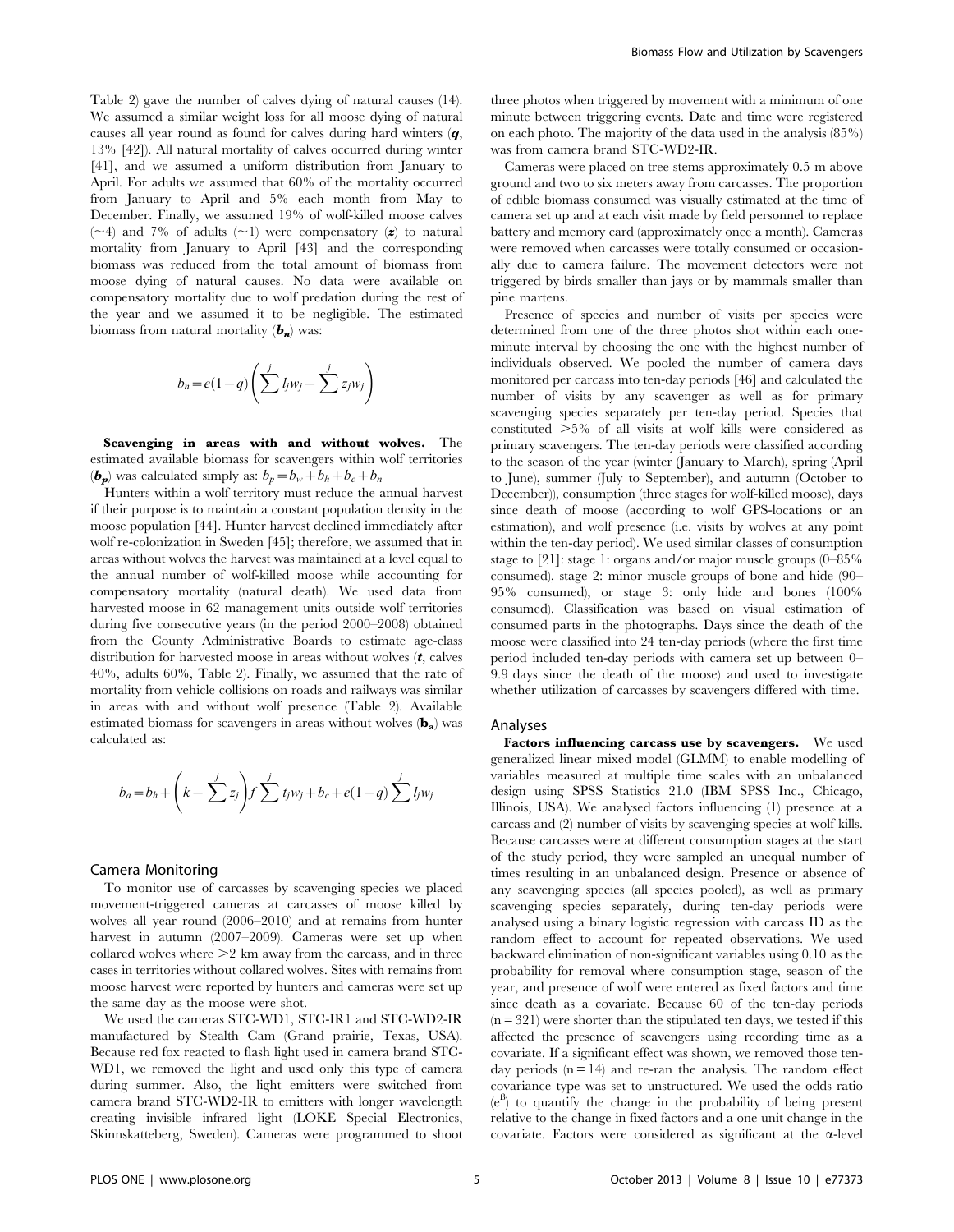

Figure 2. Estimated amount of biomass available for scavenging species in areas with and without wolves. Estimations of available biomass include wolf kills (only for areas with wolves present), hunter harvest, vehicle collisions, and natural death. Calculations are conducted for areas of 900 km<sup>2</sup> corresponding to an average wolf territory in Scandinavia. doi:10.1371/journal.pone.0077373.g002

 $<$ 0.05. In a second analysis that included only observations when scavengers were present, we determined the factors influencing the number of visits within ten-day periods using Poisson regression and the same random and fixed factors, covariates and covariance structure as in the presence/absence analysis with a robust estimation of fixed factors and parameter estimates.

Use of hunter-harvest remains versus wolf kills. To investigate that the probability of being present and number of visits at a carcass differed due to cause of death, we analysed the first three ten-day periods entering carcass ID as a random factor, cause of death as a fixed factor and time since death as a covariate as well as their interaction. To control for geographical variation in population densities of scavengers we restricted the comparison between the remains from hunter harvest and wolf kills within two bordering wolf territories. We used only wolf-killed moose recorded during the hunting season (October to January in those territories).

#### Results

## Consumption of Wolf-killed Moose

A total of 117 wolf-killed moose were found within four days (average 2.5 days year round) after the estimated time of death. Of all carcasses, 49% were at consumption stage 1, 23% at stage 2, and 28% at stage 3 at the time of detection. The visually estimated proportion of edible biomass consumed was  $70\% \pm 15$  (n = 117, mean $\pm$ 95% CI) with an average of 80% $\pm$ 10 for calves (n = 50) and  $55\% \pm 25$  for adult moose (n = 9) during summer. The corresponding numbers during winter were  $70\% \pm 10$  for calves  $(n = 39)$  and  $50\% \pm 15$  for adults  $(n = 19)$ . Of the total consump-

tion, scavengers accounted for 6% of calves and 61% for adults during summer. The corresponding numbers during winter was 43% for calves and 45% for adults.

Average wolf pack size during winter was four (range 2–9,  $n = 26$ ). The proportion of total edible biomass consumed (arcsine transformed) increased with increasing winter pack size when we accounted for age of prey (calf or adult), season (summer or winter) and time since death  $(0-4 \text{ days})$  (GLMM,  $B_{1,-115} = 0.039$ ,  $SE = 0.019$ ,  $t = 2.003$ ,  $P = 0.048$ ).

## Available Biomass for Scavengers

The greatest amount of estimated available biomass for scavengers during the year occurred during October due to the peak of moose hunting in that month in areas both with wolves (Figure 1) and without wolves (Figure 2). In areas with wolves present, wolf-killed moose contributed with 26% (per 900 km<sup>2</sup> and year), hunter harvest with 57%, collisions with vehicles with 7%, and natural death with 10% of the total amount of biomass (Figure 1). In areas without wolf predation hunter harvest contributed with 81%, vehicle collisions with 7% and natural death with 12% of the biomass.

Presence of wolves resulted in a 6% higher estimate of the total annual amount of biomass available for scavengers (25 648 kg as compared to 24 289 kg without wolves present). The relative biomass estimated available to scavengers in wolf territories compared to areas without wolves ranged from 38–324% higher per month (481 kg more in wolf territories on average per month, range 377–644 kg) from December to August (Figure 2). In contrast, available relative biomass was estimated to be 20% (3 083 kg) lower in wolf territories during October and was estimated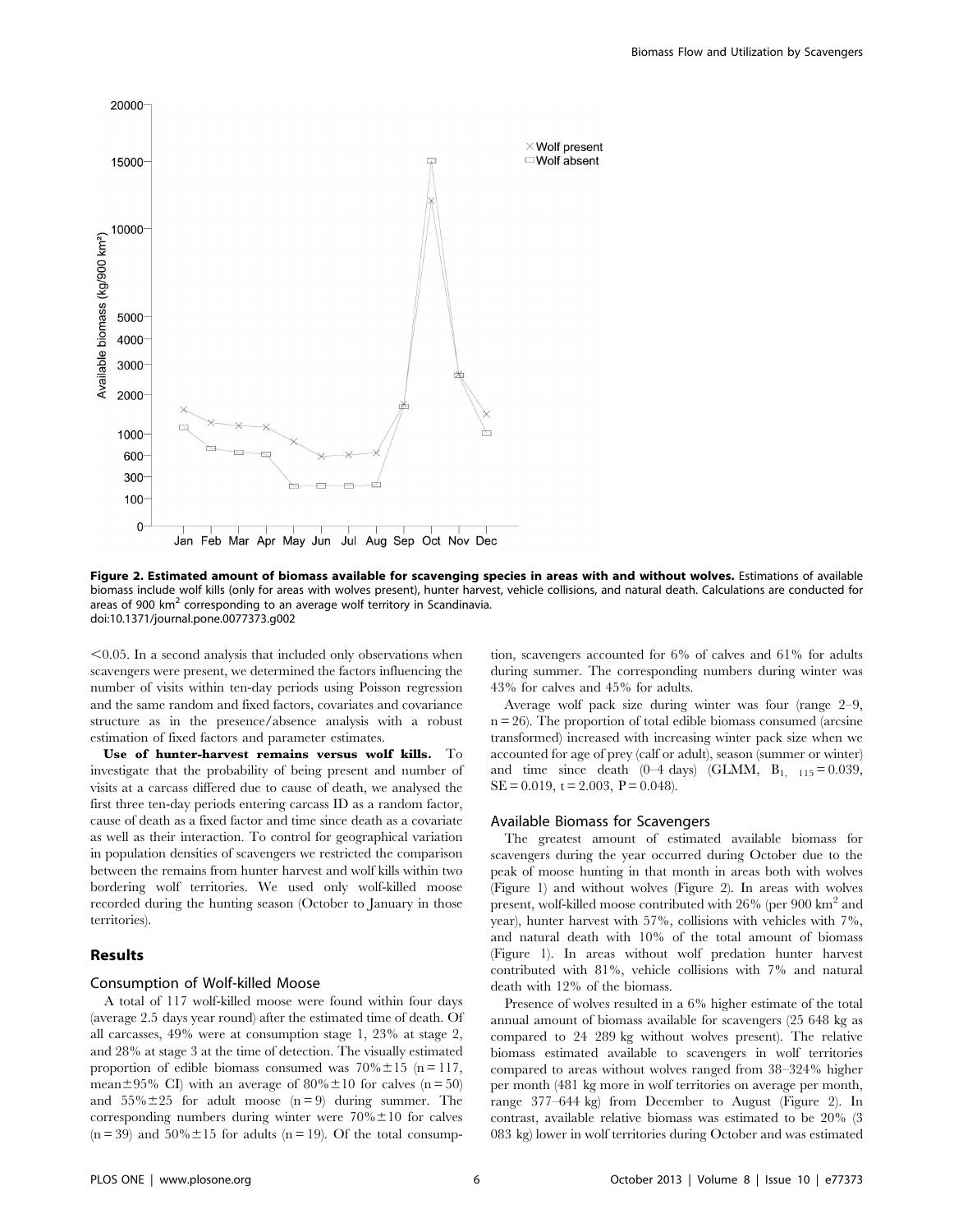to be similar among areas with and without wolves during September and November (2–4%, only 48–66 kg difference).

# Carcass Use

We monitored 49 wolf-killed moose with movement-triggered cameras in 10 territories during 2 916 days (range 5–199 per carcass). The median day for the start of monitoring was four days (range 1–44) after moose death. The proportion of edible biomass consumed at the time of camera set up was  $70\% \pm 10$  (mean $\pm 95\%$ CI). Of all moose carcasses, 53% were at consumption stage 1, 37% at stage 2, and 10% at stage 3. At 13 of the 49 wolf-killed moose sites, monitoring was not continuous due to malfunction of the camera or battery depletion.

A total of 13 055 photos were taken of visitors at the moose carcasses, including 14 783 visits by scavenging species (1–8 individuals per photo), 925 by wolves (at 11 carcasses), 101 by unidentified species, and 34 by species not classified as scavengers (ungulates, grain-eating bird species, hunting dogs, and humans). Another 3 397 photos contained no visitor (possibly triggered by wind, sunlight, or scavenging species inside movement detector range but outside camera range) and an additional 460 photos failed due to snow covering the lens or malfunction of the infrared light during night time. In total, 17 scavenging species (Figure 3) were registered at wolf-killed moose sites. Red foxes  $(n = 4 \ 777)$ , ravens ( $n = 6$  588), pine martens ( $n = 868$ ), and northern goshawks (*Accipiter gentilis*,  $n = 1$  112) were the primary scavenging species and made up 90% of all visits by scavenging species. Revisits by wolves were short and rare (median 4 visits/ten-day periods, range 1–839 with 96% of visits at one carcass) where 63% occurred during consumption stage 2 and 3. Five out of the 11 carcasses that were revisited by wolves were adult moose but this did not differ from the proportion of adults among total wolf kills (2 out of 11,  $\chi^2$  = 1.886, df = 1, P = 0.169).

The presence of any scavenger being at a wolf kill was influenced by the consumption stage with the highest probability in stage 1 and 2 compared to stage 3 (Table 3). This pattern was also evident for the red fox, raven, and pine marten individually. The season of the year and the presence of wolves were significant predictors of the presence of red foxes and ravens at a wolf kill site with wolf presence increasing the probability of their use and their presence being most likely during spring and summer, respectively (Table 3). The presence of any scavenger and red foxes individually significantly increased with increasing time since death of the moose. In contrast, the presence of pine martens at wolf-killed carcasses tended to decrease with time since death (Table 3). It was not possible to analyse the presence of goshawks at wolf kills because during only 15 out of the 321 time periods were wolf kills visited.

The number of visits to wolf kills was also influenced by the consumption stage with the highest use in stage 1 and 2 compared to stage 3 for any scavenger, and red fox, pine marten, and goshawk individually (Table 4). Pine martens and goshawks had the highest visitation rate at wolf kills during winter while visitation rates by red fox and ravens were highest during spring (Table 4). The number of visits to wolf kills increased with presence of wolves for any scavenger, with a similar tendency for red foxes, but the opposite was shown for pine martens (Table 4). Goshawks did not visit wolf kills during spring and summer, nor did they when wolves were present. The number of visits decreased with increasing time since death of moose for any scavenger and for ravens individually whereas this was not the case for red foxes, pine martens or goshawks (Table 4). Visits of raven constituted 45% of the total number of visits for any scavenger and had therefore a strong effect on the pooled data in this case.

Wolf kills versus remains from hunter harvest. For this analysis we used a subset of 11 wolf-killed moose during 32 tenday periods and 11 remains from hunter harvest during 31 tenday periods. The proportion of edible biomass consumed at wolf kills was  $65\% \pm 10$  (mean $\pm 95\%$  CI). We registered ten scavenging species at wolf-killed moose in this subset and nine at remains from hunter harvest. The same scavengers visited carcasses except wild boar (Sus scrofa) and wolverine scavenged only wolf kills and the Eurasian eagle-owl (Bubo bubo) scavenged only hunter-harvest remains. There was a total of 1 519 visits by scavengers to the wolf kills compared to 493 visits to the hunter-harvest remains, of which 260 and 220 visits were made during the first ten-day period, respectively. Ravens ( $n = 56$ ), pine martens ( $n = 251$ ), jays ( $n = 41$ ), magpies (Pica pica,  $n = 73$ ), and golden eagles (Aquila chrysaetos,  $n = 53$ ) were the primary scavenging species at remains after hunter harvest and made up 96% of all visits by scavenging species. Primary scavengers at this subsample of wolf kills were ravens ( $n = 343$ ), pine martens ( $n = 183$ ), jays ( $n = 152$ ), and goshawk ( $n = 646$ ) and made up 87% of all visits.

Carcass sites with remains after hunter harvest tended to have a higher probability of being visited at all but visited fewer times than wolf kills (Table 5). Presence at carcass sites did not change with time since moose death, whereas the number of visits decreased (Table 5). The presence of scavengers decreased faster with time at remains from hunter harvest compared to wolf-killed moose, but this pattern was not evident for the number of visits at carcass sites (Table 5). There was no clear indication that the primary scavenging species of wolf kills  $(n = 49)$  visited the two types of carcasses differently with the exception of goshawks who showed a lower presence at remains from hunter harvest. Red foxes were present at wolf-killed moose in 16% of the time periods and 13% at remains from hunter harvest. The corresponding numbers for ravens, pine martens and goshawks were 13% and 19%, 28% and 23%, and 16% and 3%. We never recorded wolves at remains after hunter harvest.

#### **Discussion**

## Provision of Moose Carrion in Scandinavia

The re-colonization of Scandinavia by wolves has only marginally increased the total annual amount of estimated biomass available for scavengers, although wolf-kills contributed up to one fourth of the annual estimated moose carcass biomass within wolf territories. Wolf predation is partly compensatory to other sources of moose mortality (natural death [43] and hunter harvest [45]), reducing their respective contributions of carrion. However, as also demonstrated in Greater Yellowstone [5], the most important effect of wolves to the scavenger community in Scandinavia was rather the reduction of the high seasonal variation of available moose carrion. Wolves reduced the peak of carrion biomass during the autumn hunt, and increased the amount of carrion during the rest of the year. The highest increase occurred from May to August when wolf predation was considered additive to other natural moose mortality, while from January to April when the predation was partly compensatory to natural mortality [43], the increase was less.

In this study we focused on modelling the average impact of wolves on the temporal availability of biomass to scavengers in order to compare the importance of wolf predation with other causes of moose mortality. In our comparison between areas with and without wolves, we have not accounted for the difference in number of vehicle killed moose due to the lower density of roads inside wolf territories compared to areas without wolves [47] as it is known that road density will affect the number of collisions [6].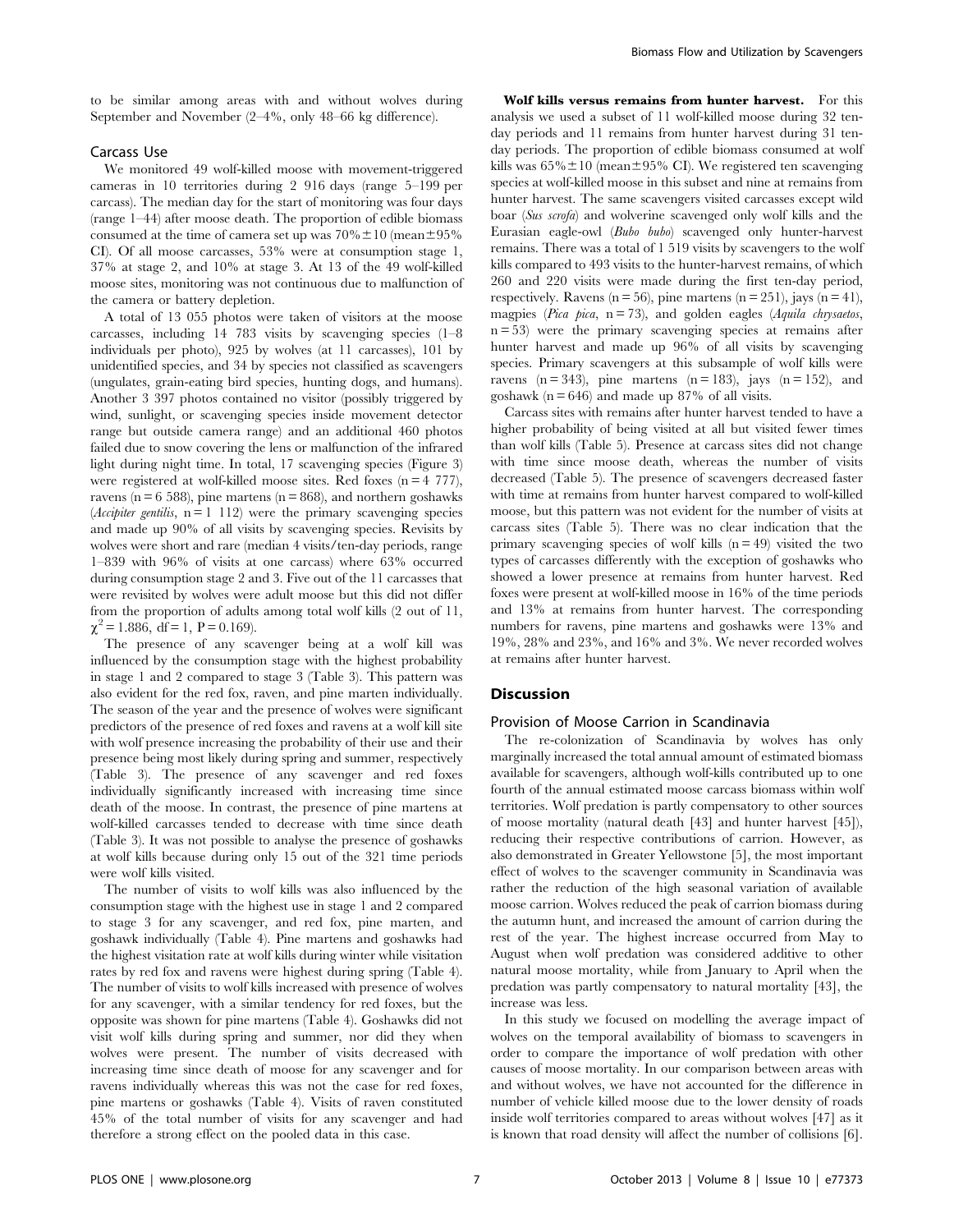

Figure 3. Utilization pattern by scavengers at wolf-killed moose. Proportion of wolf-killed moose ( $n = 49$ ) detected by different scavenging species and proportion of visits to all wolf kills (n = 14 783) of respective species. Scavengers were recorded by movement-triggered cameras in Scandinavia. doi:10.1371/journal.pone.0077373.g003

However, vehicle kills only constituted 7% of all biomass available to scavengers and a reduction of this within wolf territories is not likely to change the seasonal pattern of carrion availability. It is likely that natural mortality varies more within and between years than wolf predation, hunter harvest, and vehicle collisions, although detailed data on the availability of carcasses over time is needed to substantiate this. Both density-dependent resource limitations during winter and density-independent factors, like weather conditions that influence food quality, are important factors affecting mortality year round resulting in a variation in natural mortality among ungulates, areas, and years [48]. However, as there is hardly any difference in biomass from natural mortality between areas with and without wolves (due to low compensatory mortality), it is unlikely that our conclusion on wolves altering biomass flow is violated.

Food provisioning to scavengers depends both on social system and group size in large predators; e.g. solitary pumas (Puma concolor) provides a greater amount of biomass compared to large wolf packs [49]. Comparing Scandinavian wolves to puma in South America reveal a four times higher provisioning of biomass by pumas. After the reintroduction of wolves in Yellowstone, the availability of carcasses was dependent on both kill rate and wolf pack size where intermediate pack sizes provided the largest biomass for scavengers [21]. In Scandinavia, the wolf kill rate of moose is independent of pack size [20,28], and the remains of carcasses left for scavengers will therefore decrease with increasing wolf pack size. However, not all wolf pack members feed on all carcasses at the same time, as the entire pack does not always travel together [31] and pack cohesion varies with season and pack size [50] resulting in an intra-territory variation in available biomass from wolf kills. Wolf kills are likely less spatially aggregated than carcass remains after hunter harvest and vehicle

collisions [5,6] which may benefit scavengers with relatively short feeding radii [5]. The amount of biomass available to scavengers in Scandinavia is also likely to show a spatial variation among wolf territories due to a substantial variation in wolf territory size (200– 1 500  $km^2$  [32]). This variation seems not to be correlated to variation in kill rates [32]. In addition, other factors like moose density, prey-to-predator ratio, and moose population structure (proportion of calves) may influence wolf kill rates [28]. Taken together this suggests that wolves will have a low impact on the production of carrion in some areas and a relatively large in others.

# Scavenging Patterns and Consequences for the Scavenging Guild

There are no obligate mammalian or avian scavengers in Scandinavia. All the species with at least the size of jay, that we expected to be facultative scavengers, were documented scavenging on wolf kills, although the majority of the species were only observed on few occasions. Similar to Białowieża Primeval Forest, Poland, which has a comparable guild of facultative scavengers as central Scandinavia [29], red fox, raven and jay were the dominating species present at carcasses. The first two were also the most frequent visitors to wolf kills. The low frequency of visits by jays, despite a high number of carcasses detected, may be a result of their small body size, which might have failed to trigger the movement detectors of the cameras at many visits. The use of carcasses by jays may therefore have been underestimated.

We found only minor differences in the number of species visiting wolf kills compared to remains from hunter harvest, but wolf kills tended to have a higher number of visits than remains from hunter harvest, even during peak harvest month (October). The probability of scavengers being present decreased faster with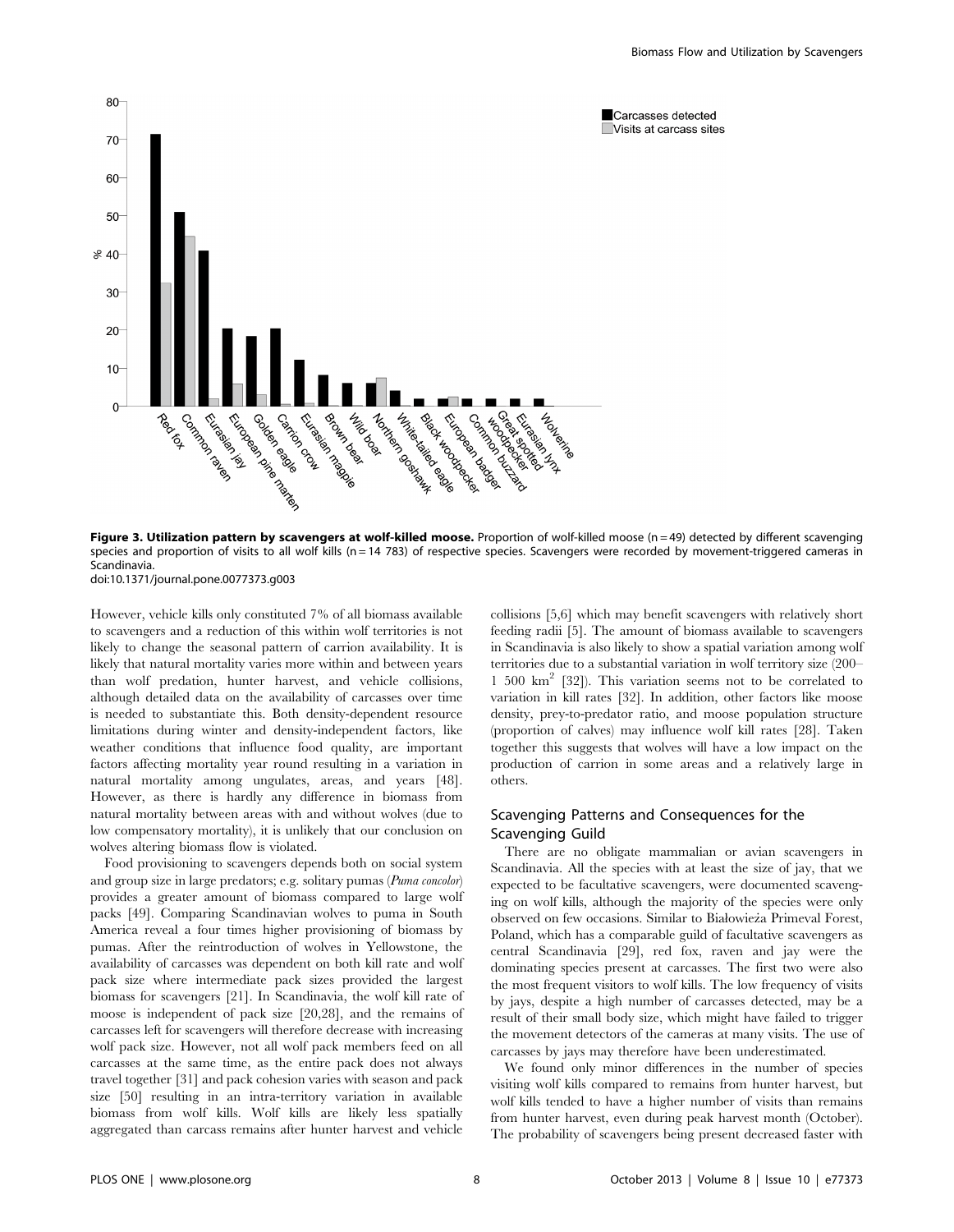Table 3. Parameter estimates (ß) of consumption stage, season of the year, presence of wolves, and time (10-day interval) since death of moose on presence/absence by scavenging species to wolf-killed moose (n = 49) during ten-day periods (n = 321).

| <b>Species</b> | <b>Variables</b>    | ß            | <b>SE</b>    | P       | <b>Odds ratio</b> | 95% CI for odds ratio |         |
|----------------|---------------------|--------------|--------------|---------|-------------------|-----------------------|---------|
|                |                     |              |              |         |                   | Lower                 | Upper   |
| Any scavenger  | Consumption stage 1 | 1.873        | 0.418        | < 0.001 | 6.506             | 2.860                 | 14.797  |
|                | Consumption stage 2 | 1.586        | 0.390        | < 0.001 | 4.882             | 2.267                 | 10.511  |
|                | Consumption stage 3 | $\mathbf 0$  | 0            |         |                   |                       |         |
|                | Time since death    | 0.138        | 0.072        | 0.058   | 1.148             | 0.995                 | 1.324   |
| Red fox        | Consumption stage 1 | 1.295        | 0.419        | 0.002   | 3.652             | 1.600                 | 8.335   |
|                | Consumption stage 2 | 0.997        | 0.374        | 0.008   | 2.710             | 1.298                 | 5.658   |
|                | Consumption stage 3 | 0            | 0            |         |                   |                       |         |
|                | Winter              | 1.043        | 0.617        | 0.092   | 2.837             | 0.842                 | 9.561   |
|                | Spring              | 1.638        | 0.623        | 0.009   | 5.145             | 1.510                 | 17.526  |
|                | Summer              | 0.899        | 0.809        | 0.267   | 2.457             | 0.500                 | 12.071  |
|                | Autumn              | 0            | $\mathbf 0$  |         |                   |                       |         |
|                | Wolf absent         | $-1.771$     | 0.709        | 0.013   | 0.170             | 0.042                 | 0.687   |
|                | Wolf present        | 0            | $\mathbf 0$  |         |                   |                       |         |
|                | Time since death    | 0.125        | 0.056        | 0.025   | 1.133             | 1.016                 | 1.264   |
| Common raven   | Consumption stage 1 | 2.126        | 0.496        | < 0.001 | 8.378             | 3.157                 | 22.237  |
|                | Consumption stage 2 | 1.620        | 0.451        | < 0.001 | 5.053             | 2.081                 | 12.272  |
|                | Consumption stage 3 | 0            | 0            |         |                   |                       |         |
|                | Winter              | 0.068        | 0.732        | 0.926   | 1.071             | 0.254                 | 4.521   |
|                | Spring              | 1.310        | 0.726        | 0.072   | 3.705             | 0.888                 | 15.453  |
|                | Summer              | 2.227        | 0.921        | 0.016   | 9.276             | 1.514                 | 56.827  |
|                | Autumn              | 0            | $\mathbf 0$  |         |                   |                       |         |
|                | Wolf absent         | $-1.447$     | 0.636        | 0.024   | 0.235             | 0.067                 | 0.823   |
|                | Wolf present        | 0            | 0            |         |                   |                       |         |
| Pine marten    | Consumption stage 1 | 4.351        | 1.247        | 0.001   | 77.523            | 6.673                 | 900.641 |
|                | Consumption stage 2 | 2.634        | 1.129        | 0.020   | 13.929            | 1.511                 | 128.364 |
|                | Consumption stage 3 | $\mathbf{0}$ | $\mathbf{0}$ |         |                   |                       |         |
|                | Time since death    | $-0.404$     | 0.220        | 0.067   | 0.668             | 0.433                 | 1.028   |

Analyses were done for all species pooled as well as for the primary scavenging species separately (except goshawk) with backward elimination of non-significant variables.

Season of the year: winter (January to March), spring (April to June), summer (July to September), and autumn (October to December). doi:10.1371/journal.pone.0077373.t003

time at remains from hunter harvest than at wolf kills, likely a result of less biomass available per carcass. This is further supported by wolf-killed moose, with the highest amount of meat (consumption stage 1), also had the highest probability of visitation and greatest number of visits by scavengers. Remains from harvested moose may provide higher nutritional quality [35] per unit weight than wolf kills and therefore to some extent offset the smaller quantity of carrion biomass per single dead moose. For example, internal organs are vital sources of essential fatty acids, which may be the reason why wolves usually start their consumption with these parts of newly killed ungulate prey [35].

Strong positive effects of carrion on the population dynamics of scavengers are generally assumed in wildlife ecology literature, although there is a paucity of such data [1,21,29,51]. Our study revealed that the presence of wolves creates a more even distribution of carrion biomass over the year. This pattern is likely to be especially important during spring when scavenging species breed and provide for dependent growing offspring, and therefore have a higher energy demand. This is further supported by both the percentage of wolf kills visited and the number of visits by scavenging species to wolf-killed moose was highest during spring. Spring is also the season when wolves increased the available carrion biomass by two to four times compared to areas without wolves. Actually the provision of moose carrion during spring was even higher, as these figures are based on the number of moose killed by wolves during this period. In contrast to warmer regions where carcasses are decompose in relatively a short time [46], carcasses in northern colder ecosystems last longer. This is especially true for large animals like moose killed during winter. Such carcasses were often more accessible during spring when snow melt made them visible and rising temperatures made them easier to handle for scavengers. The exceptions were pine marten and goshawk that mainly utilized carcasses during late winter. At cold temperatures, pine marten reduce their activity and stay in well-insulated sites, close to carcasses where they can frequently feed [52]. Also the composition of the diet of goshawk change drastically between different seasons of the year [53].

In contrast to findings in more remote wilderness areas [15], wolves in our study area showed a low tendency to return to old kill sites, possibly because of high density and a pronounced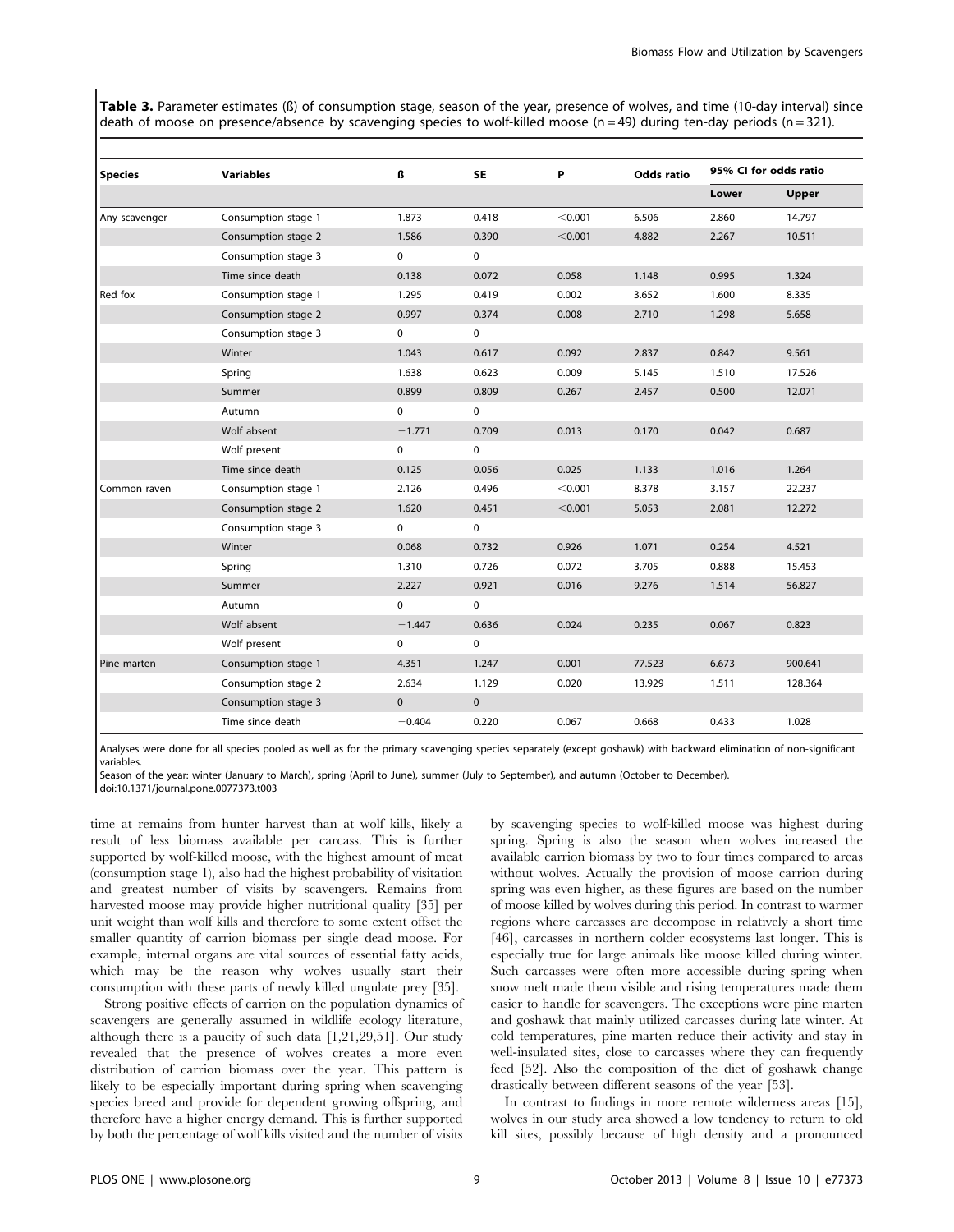Table 4. Parameter estimates (ß) of consumption stage, season of the year, presence of wolves, and time since death of moose on number of visits by scavenging species to wolf-killed moose (n = 49), during ten-day periods (n = 223).

| <b>Species</b> | <b>Variables</b>    | ß         | SE          | P       | <b>Odds ratio</b> | 95% CI for odds ratio |         |
|----------------|---------------------|-----------|-------------|---------|-------------------|-----------------------|---------|
|                |                     |           |             |         |                   | Lower                 | Upper   |
| Any scavenger  | Consumption stage 1 | 1.796     | 0.307       | < 0.001 | 6.025             | 3.293                 | 11.026  |
|                | Consumption stage 2 | 0.989     | 0.422       | 0.020   | 2.688             | 1.171                 | 6.173   |
|                | Consumption stage 3 | 0         | 0           |         |                   |                       |         |
|                | Winter              | 0.744     | 0.378       | 0.050   | 2.105             | 0.999                 | 4.435   |
|                | Spring              | 2.209     | 0.473       | < 0.001 | 9.102             | 3.584                 | 23.120  |
|                | Summer              | 1.334     | 0.865       | 0.124   | 3.797             | 0.690                 | 20.876  |
|                | Autumn              | 0         | 0           |         |                   |                       |         |
|                | Wolf absent         | $-0.316$  | 0.140       | 0.025   | 0.729             | 0.554                 | 0.960   |
|                | Wolf present        | 0         | 0           |         |                   |                       |         |
|                | Time since death    | $-1.291$  | 0.259       | < 0.001 | 0.275             | 0.165                 | 0.459   |
| Red fox        | Consumption stage 1 | 3.288     | 0.660       | < 0.001 | 26.783            | 7.273                 | 98.631  |
|                | Consumption stage 2 | 2.320     | 0.745       | 0.002   | 10.171            | 2.332                 | 44.360  |
|                | Consumption stage 3 | 0         | 0           |         |                   |                       |         |
|                | Winter              | 0.810     | 0.692       | 0.244   | 2.247             | 0.572                 | 8.825   |
|                | Spring              | 1.798     | 0.685       | 0.010   | 6.037             | 1.561                 | 23.352  |
|                | Summer              | $-1.279$  | 1.009       | 0.207   | 0.278             | 0.038                 | 2.044   |
|                | Autumn              | 0         | 0           |         |                   |                       |         |
|                | Wolf absent         | $-0.314$  | 0.182       | 0.086   | 0.731             | 0.510                 | 1.046   |
|                | Wolf present        | 0         | 0           |         |                   |                       |         |
| Common raven   | Winter              | 1.455     | 0.400       | 0.001   | 4.283             | 1.929                 | 9.512   |
|                | Spring              | 2.418     | 0.213       | < 0.001 | 11.223            | 7.342                 | 17.156  |
|                | Summer              | 0.590     | 0.508       | 0.250   | 1.804             | 0.654                 | 4.977   |
|                | Autumn              | 0         | 0           |         |                   |                       |         |
|                | Time since death    | $-1.520$  | 0.336       | < 0.001 | 0.219             | 0.112                 | 0.428   |
| Pine marten    | Consumption stage 1 | 2.089     | 1.396       | 0.146   | 8.079             | 0.461                 | 141.662 |
|                | Consumption stage 2 | 1.822     | 0.694       | 0.014   | 6.182             | 1.487                 | 25.702  |
|                | Consumption stage 3 | 0         | 0           |         |                   |                       |         |
|                | Winter              | 2.442     | 0.569       | < 0.001 | 11.491            | 3.573                 | 36.958  |
|                | Spring              | 1.771     | 0.608       | 0.007   | 5.878             | 1.687                 | 20.483  |
|                | Summer              | no visits | no visits   |         |                   |                       |         |
|                | Autumn              | 0         | 0           |         |                   |                       |         |
|                | Wolf absent         | 1.057     | 0.332       | 0.004   | 2.877             | 1.454                 | 5.690   |
|                | Wolf present        | 0         | 0           |         |                   |                       |         |
| Goshawk        | Consumption stage 1 | 5.671     | 0.094       | < 0.001 | 290.422           | 236.233               | 357.041 |
|                | Consumption stage 2 | 3.756     | 0.038       | < 0.001 | 42.797            | 39.395                | 46.494  |
|                | Consumption stage 3 | $\pmb{0}$ | $\mathbf 0$ |         |                   |                       |         |
|                | Winter              | 1.428     | 0.016       | < 0.001 | 4.169             | 4.027                 | 4.317   |
|                | Spring              | no visits | no visits   |         |                   |                       |         |
|                | Summer              | no visits | no visits   |         |                   |                       |         |
|                | Autumn              | $\pmb{0}$ | $\mathbf 0$ |         |                   |                       |         |

Analyses were done for all species pooled as well as for the primary scavenging species separately, with backward elimination of non-significant variables. Season of the year: winter (January to March), spring (April to June), summer (July to September), and autumn (October to December). doi:10.1371/journal.pone.0077373.t004

vulnerability of their main prey species, making new kills relatively easy [20,27]. Therefore, scavenging species will have access to a large part of the available biomass once wolves leave their kills. Competition between wolves and scavengers regarding carcasses with other causes of death is also likely minor as wolves did not scavenge remains from hunter harvest.

The return of wolves to the Scandinavian ecosystem may not be exclusively positive for the scavenging guild if it results in intraguild predation by wolves. However, as wolves in our study area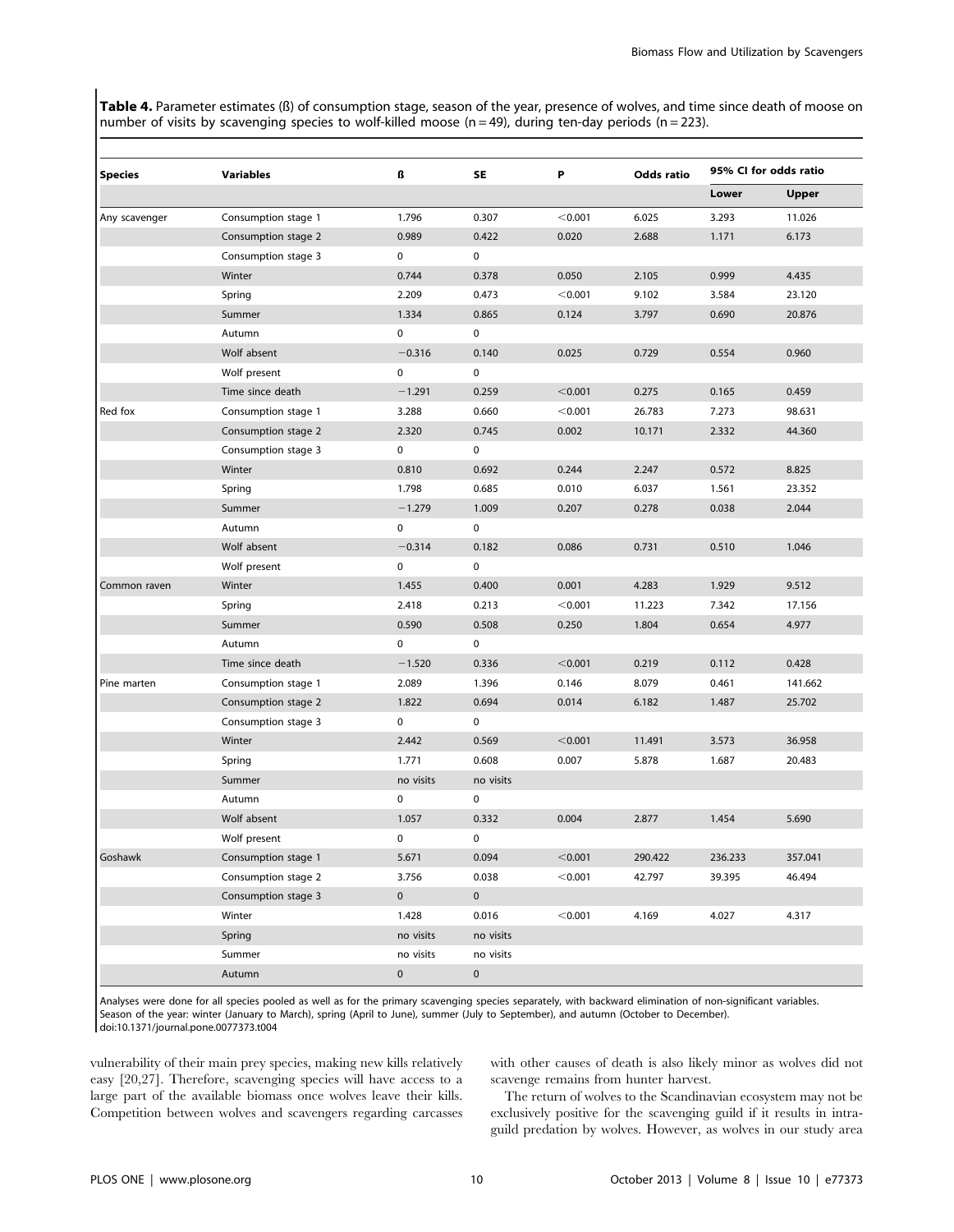**Table 5.** Parameter estimates ( $\beta$ ) of cause of death (hunter harvest (n = 11) or wolf kill (n = 11)) and time since death (ten-day periods (n = 63)) and their interactions on presence/absence and number of visits by any scavenging species (all species pooled).

| l Model          | <b>Variables</b>                         | ß            | <b>SE</b>    | P     | Odds ratio | 95% CI for odds ratio |              |
|------------------|------------------------------------------|--------------|--------------|-------|------------|-----------------------|--------------|
|                  |                                          |              |              |       |            | Lower                 | <b>Upper</b> |
| Presence/absence | Hunter harvest                           | 2.320        | 1.217        | 0.061 | 10.171     | 0.891                 | 116.058      |
|                  | Wolf kill                                | $\mathbf{0}$ | $\mathbf{0}$ |       |            |                       |              |
|                  | Time since death                         | 0.215        | 0.691        | 0.757 | 1.240      | 0.311                 | 4.940        |
|                  | Hunter harvest $\times$ Time since death | $-2.713$     | 1.211        | 0.029 | 0.066      | 0.006                 | 0.749        |
|                  | Wolf kill $\times$ Time since death      | $\Omega$     | 0            |       |            |                       |              |
| Number of visits | Hunter harvest                           | $-1.028$     | 0.589        | 0.090 | 0.358      | 0.108                 | 1.184        |
|                  | Wolf kill                                | 0            | 0            |       |            |                       |              |
|                  | Time since death                         | $-0.819$     | 0.266        | 0.004 | 0.441      | 0.257                 | 0.757        |
|                  | Hunter harvest $\times$ Time since death | $-0.197$     | 0.513        | 0.704 | 0.821      | 0.290                 | 2.331        |
|                  | Wolf kill $\times$ Time since death      | $\mathbf 0$  | $\mathbf{0}$ |       |            |                       |              |

doi:10.1371/journal.pone.0077373.t005

do not rest in the immediate vicinity of kill sites [19], the risk of scavengers encountering wolves at carcasses is low. This seem to be in contrast to the situation in North America where wolves commonly rest  $\leq 100$  meter from their kills increasing the risk for scavenging species to encounter wolves [35]. However, we did not find any evidence of wolf-killed scavengers at kill sites in our study. Although there was a low tendency of wolves returning to old kill sites, those sites where this happened were also those most frequently visited by red fox and raven, supporting previous studies showing that these scavengers follow wolves to find carcasses [11,12].

As red fox and raven (and possibly also jay) were the most frequent visitors at wolf kills, these species may benefit the most from the return of the wolf. However, these species are also the most abundant members of the scavenging guild, and it is possible that their high frequency of visits can be only a function of their high abundance. Consequently, provision of carcasses by wolves may be as important or even more important for rarer species like the golden eagle (listed as a near threatened species [30]) or goshawk, if the low visit frequency is a consequence of low abundance rather than low use. An interesting species in this context is the wolverine, which recently has expanded from its former stronghold in the northern alpine areas in Scandinavia, south into the current wolf range in the forested areas of southcentral Sweden [45]. Although we only had few visits by wolverines at kill sites, it is possible that wolf kills may promote colonization of wolverines into the south-central parts of Scandinavia [54] as wolverines are highly dependent on carcasses provided by other large predators [55]. In order to estimate the relative importance of carrion for different scavenging species, one would need to compare the frequency of visits in relation to quantitative data on their relative abundance, data that is currently lacking in this system.

# References

- 1. DeVault TL, Rhodes Jr OR, Shivik JA (2003) Scavenging by vertebrates: behavioural, ecological, and evolutionary perspectives on an important energy transfer pathway in terrestrial ecosystems. Oikos 102: 225–234.
- 2. Selva N, Jędrzejewska B, Jędrzejewski W, Wajrak A (2003) Scavenging on European bison carcasses in Białowieża Primeval Forest (eastern Poland). Ecoscience 10: 303–311.
- 3. Lindström ER, Hörnfeldt B (1994) Vole cycles snow depth and fox predation. Oikos 70: 156–160.

#### Conclusion

Our findings demonstrate that when wolves colonize an ecosystem that is intensely exploited by humans such as in Scandinavia, hunter harvest still provide the greatest amount of moose biomass to scavengers even if only for a few months in autumn. During the rest of the year, wolves play an important role in making biomass available to scavengers that also consume large parts of wolf kills. Although we lack quantitative data on how this may affect the demography of scavenging species, it is likely that this will have consequences for the population dynamics of several species within the scavenger guild as the highest utilization of wolf kills occurred during spring, a period critical to reproduction and survival of young.

# Acknowledgments

We thank J. Onning for camera development as well as Å. Aronson, B. Fransson, P. Grängstedt, Ö. Johansson, L. Jäderberg, P. Larsson, G. Niebl, J. Perjons, T.H. Strømseth, L. Svensson, and A. Wiberg who reported moose carcasses. We are grateful to J. Månsson Wikland, M. Haglund, G. Hamplin, and M. Wikström at the County Administrative Boards, and D. Ligné and M. Olsson at the Swedish Association for Hunting and Wildlife Management who provided different data. We also thank H. Andrén, R. Bergström, S. Green, G. Jansson, J. Mattisson, J. Månsson, K.L Nicholson, J. Nordström, J. Persson, G.R. Rauset, and A. Seiler for valuable comments on earlier drafts of this paper.

## Author Contributions

Conceived and designed the experiments: CW HS OL. Performed the experiments: CW PA. Analyzed the data: CW. Wrote the paper: CW. Revised the manuscript and reviewed the final draft of the manuscript: CW HS PA OL.

- 4. Persson J (2005) Female wolverine (Gulo gulo) reproduction: reproductive costs and winter food availability. Can J Zool 83: 1453–1459.
- 5. Wilmers CC, Stahler DR, Crabtree RL, Smith DW, Getz WM (2003) Resource dispersion and consumer dominance: scavenging at wolf- and hunter-killed carcasses in Greater Yellowstone, USA. Ecol Lett 6: 996–1003.
- 6. Seiler A (2004) Trends and spatial pattern in ungulate-vehicle collisions in Sweden. Wildl Biol 10: 301–313.